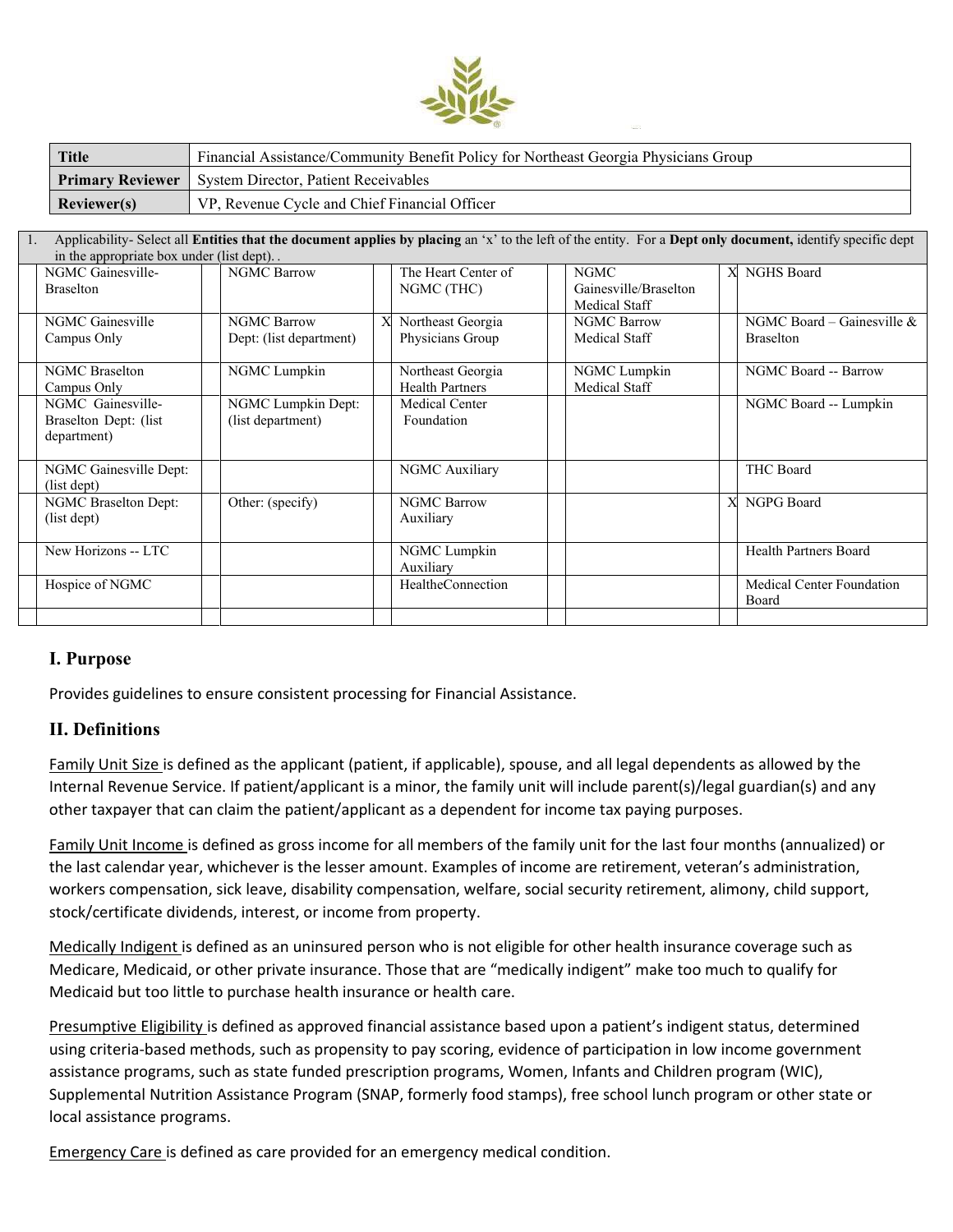Emergency Medical Condition means a medical condition manifesting itself by acute symptoms of sufficient severity (including severe pain, psychiatric disturbances and/or symptoms of substance abuse) such that the absence of immediate medical attention could reasonably be expected to result in either:

a. placing the health of the individual (or, with respect to a pregnant woman, the health of the woman or her unborn child) in serious jeopardy; or

- b. serious impairment to bodily functions; or
- c. serious dysfunction of any bodily organ or part.

With respect to a pregnant woman who is having contractions: a. that there is inadequate time to effect a safe transfer to another hospital before delivery; or

b. that transfer may pose a threat to the health or safety of the woman or her unbornchild.

Medically Necessary Care is defined as care based upon generally accepted medical practices in light of conditions at the time of treatment which is appropriate and consistent with the diagnosis and the omission of which could adversely affect or fail to improve the patient's condition. It is care that is not cosmetic, experimental or deemed to be nonreimbursable by traditional insurance carriers and governmental payers. It is care that is deemed medically necessary by an examining physician's determination.

Extraordinary Collection Actions (ECAs) are defined as actions that require a legal or judicial process or involve reporting adverse information about an individual to consumer credit reporting agencies or credit bureaus (collectively, "credit agencies").

Application Period is defined as the later of 240 days from the first post-discharge billing statement (for the most recent episode of care) or 30 days from written notification of intended ECAs.

# **III. Policy**

# **POLICY STATEMENT**

It is the policy of Northeast Georgia Physicians Group (NGPG) to provide emergency care to all patients regardless of ability to pay. The group shall allocate resources to identify financial assistance cases and provide uncompensated care based upon the information submitted at the time of application for financial assistance by the patient or their representative or through the use of other criteria-based methods to determine eligibility. Financial assistance adjustments may only be granted to patients receiving non-elective care. Financial assistance adjustments may be applied to approved accounts for uninsured patients based on the patient's total gross family income and the patient's willful cooperation in applying for Medicaid or other available coverage. In order to assure the funds for uncompensated care are not abused and will be available for those in need within the NGHS service area. Northeast Georgia Physicians Group will make reasonable attempts to assist eligible candidates to become covered under any available assistance programs in the community. NGPG proactively makes reasonable efforts to determine whether a patient is eligible forfinancial assistance before engaging in any collection activities.

#### **PROCEDURE / GUIDELINES GOVERNANCE**

The Financial Assistance Policy is administrated by the Revenue Cycle Division with authority and approval from the Northeast Georgia Physicians Group Board.

#### **PUBLIC RELATIONS**

Northeast Georgia Physicians Group will make concerted efforts to promote the Financial Assistance Program. The program is promoted through a plain language summary offered directly to all patients upon check-out, provided on the Northeast Georgia Health System web site and through the conspicuous display of signs in each clinic. In addition, the plain language summary is provided on a periodic basis to human service agencies and other community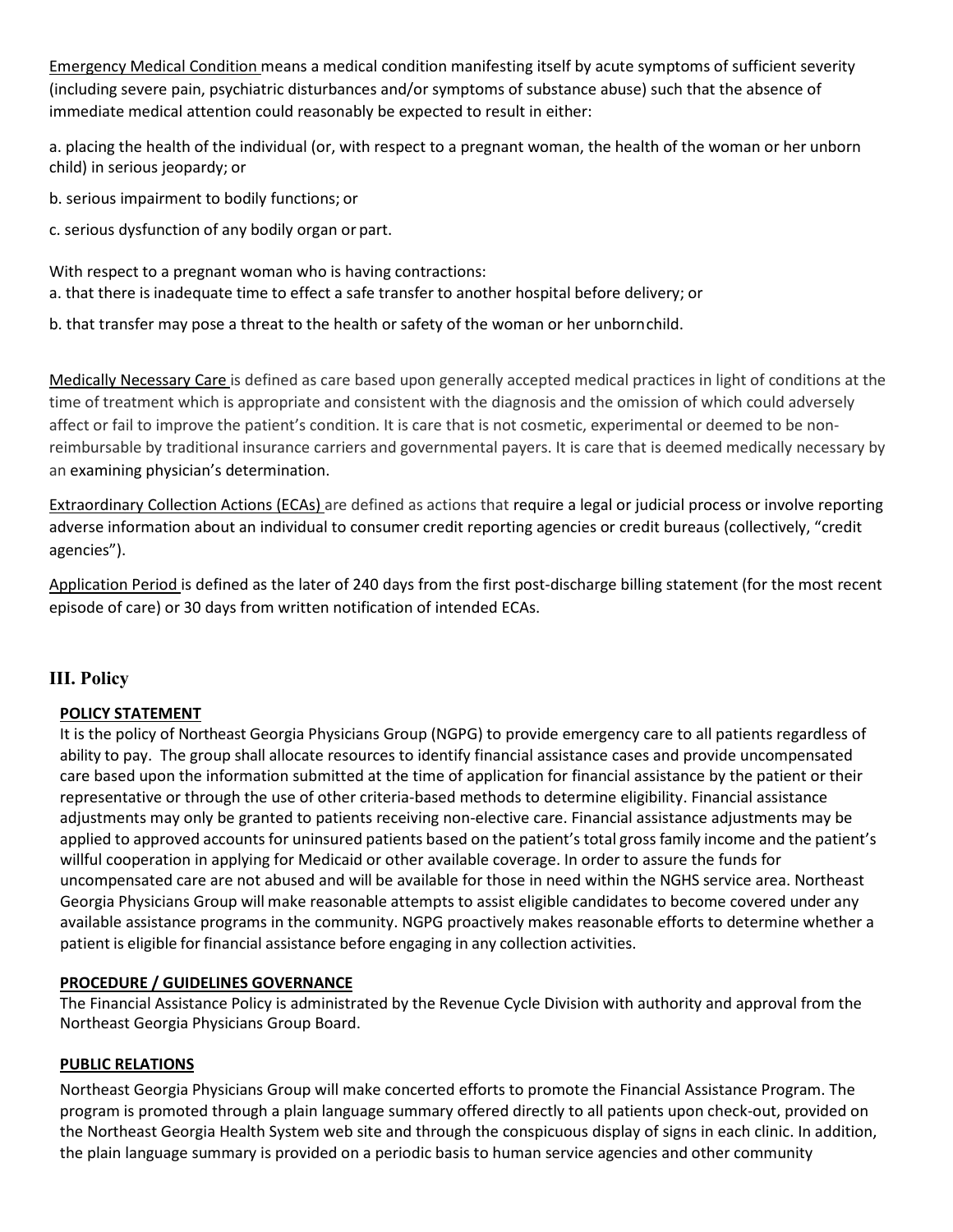organizations. The plain language summary includes a brief description of eligibility requirements, brief summary of how to apply, website and physical location where an application and copy of the Financial Assistance Policy may be obtained, how to get an application by mail and contact and assistance information. NGPG shall make the Financial Assistance Policy, the plain language summary and the financial assistance application available in English and in the primary language of any populations with limited proficiency in English that constitute a minimum of 5% or 1000 persons, whichever is less, of the residents of the community served.

# **APPLICATION PROCESS**

1. All patients desiring consideration under the Northeast Georgia Physicians Group Financial Assistance Program must complete an application, disclosing financial information that is considered pertinent to the determination of the patient's eligibility for financial assistance. Financial Assistance applications can be completed in writing, by speaking to a Financial Navigator, a phone screen or Presumptive eligibility. The patient will authorize NGPG to make inquiries of employers, banks, credit bureaus, and other institutions for the purpose of verifying statements made by the patient in applying for assistance. The application may be obtained by calling or by visiting any Financial Navigator or by printing online at [www.nghs.com.](http://www.nghs.com/)

When returned, the application shall be accompanied by one or more of the following types of documentation as needed for purposes of verifying income:

- a. A. Proof of household income must be at least one of the following:
	- 1) A copy of four most recent pay stubs of all employed in the household. If no pay stub available, please provide a notarized letter from employer.
	- 2) Current year W-2 and/or recent year tax return
	- 3) Social Security AwardLetter
	- 4) Proof of workers compensation, sick leave, disability compensation, welfare, or social security retirement
	- 5) If you have no income at this time, provide a signed and notarized letter from the person who provides food, shelter, clothing, etc. for you and your family, if applicable.
- b. Proof of assets
- 1) Most recent bank statements for personal and business checking and savings accounts
- c. Proof of home address must be at least one of the following:
	- 1) Valid Georgia driver'slicense
	- 2) Georgia identificationcard
	- 3) Current utility bill
	- 4) Lease or rent receipts showing evidence of county of residence
	- 5) County property taxassessment,
	- 6) County food stamp letter
	- 7) Voter registration card
- **d.** These documents, ifapplicable**:**
	- 1) If you are not married but there are children in common, you must provide entire household income. Any child support or alimony received must also be included.
	- 2) If you are still legally married but separated, you must provide legal documentation of separation or spouse'sincome.
	- 3) Written verification from public welfare agencies or other government agencies which can attest to the Patient's Gross Income status for past 12 months
	- 4) Verification of Pension or Retirement Income
	- 5) Verification of student status which is defined as a copy of current class schedule, registration information and a copy of student photo ID
	- 6) If you lost your job within the last three months, you are required to provide a separation letter from your past employer. Additionally, you must provide a letter from your local Georgia Department of Labor Career Center specifying whether or not you are receiving unemployment benefits.
	- 7) If you have listed any children on your application other than biological orstepchildren, you must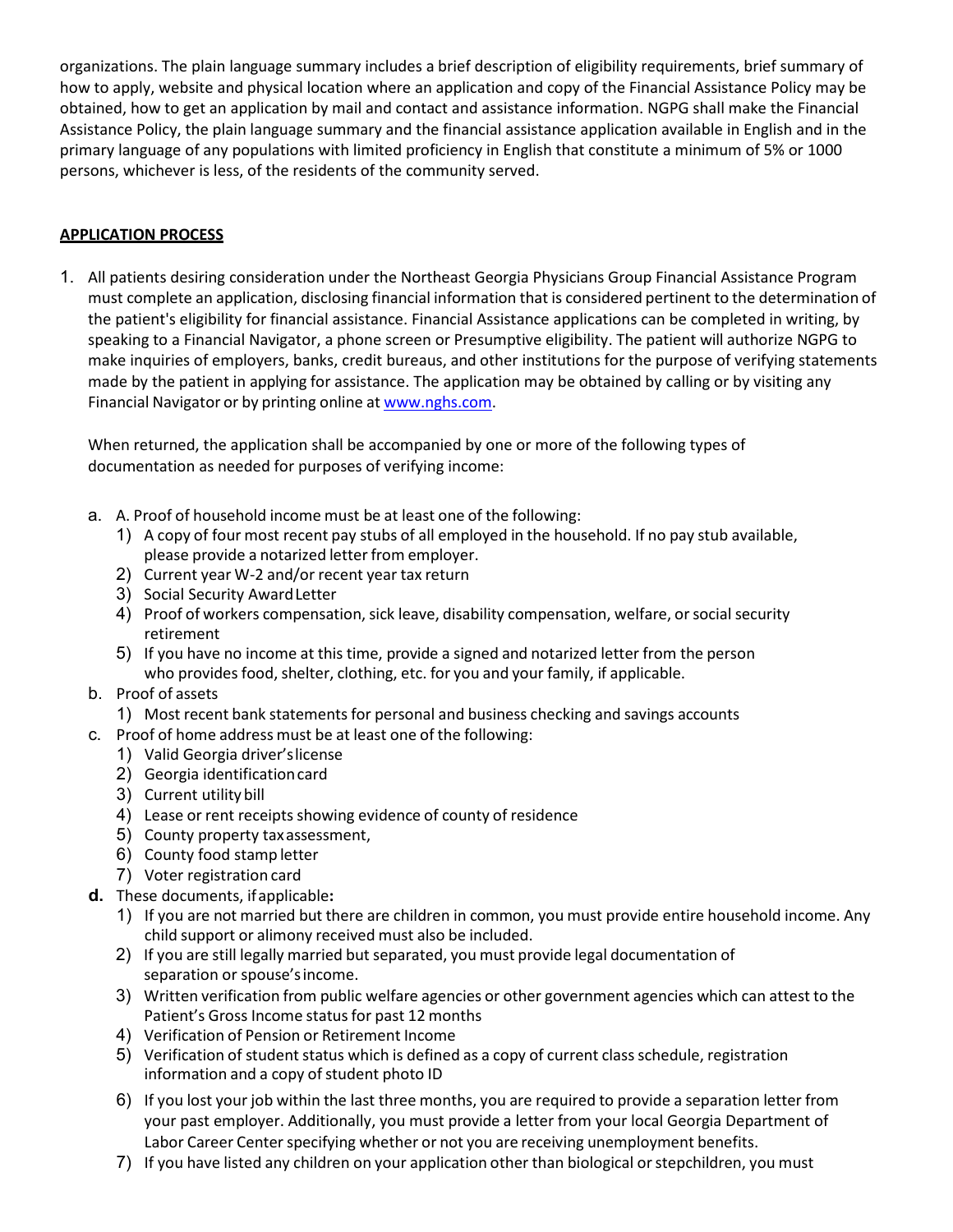provide legal documentation to this effect.

- 8) Patients seeking assistance due to medical indigency may need to submit evidence of assets
- 2. Income shall be annualized, when appropriate, based upon documentation and verbal information provided by the patient. This process will take into consideration seasonal employment and temporary increases and/or decreases of income.
- 3. All applications, supporting documentation, and communications will be treated with proper regard for patient confidentiality. NGPG will exercise reasonable care to maintain with the application form copies of documents that support theapplication.
- 4. In situations where the information provided by the patient or guarantor does not match the "Criteria Based Method", the Criteria Based information will be considered in the eligibility determination.
- 5. Additional information may be requested to complete the application.

# **ELIGIBILITY CRITERIA:**

- 1. In cases where patients request scheduled services, applicationsfor Financial Assistance can be processed prior to services.
- 2. Financial Assistance is secondary to all other financial resources available to the patient.
- 3. Determination of eligibility of a patient for financial assistance shall be applied regardless of the source of referral and without discrimination as to race, gender, ethnicity, color, creed, national origin, age, handicap status, or marital status.
- 4. Financial assistance will be provided to patients when net available assets are notsufficient and gross family income is between 0 and 300 percent of the Federal Poverty Guidelines adjusted for family size.
- 5. The financial obligationsthat remain once the financial assistance payment has been applied may be paid in a lump sum or the patient may set up a payment plan.

#### **ELIGIBILITY DETERMINATION**

- 1. Eligibility can be determined once a completed application has been received along with **ALL** supporting documentation or through other criteria-based methods. Should documentation not be supplied or should the application remain incomplete, financial assistance will **NOT** be granted. A notification will be sent informing of how to obtain assistance to complete the application.
- 2. Accounts with incomplete application or no application will be subject to the normal account flow process of self pay collection statements and outsourcing to bad debt collection agencies as well as debt collection attorneys, as appropriate (See CollectionsPolicy).
- 3. For medically necessary care, other than emergency care, patient should be a resident within the NGHS service area. Cases for consideration may be requested by the patient, the patient's family, the patient's physician, NGPG personnel who have been made aware of the financial need of the patient, or recognized social agencies.
- 4. NGPG presumptively approves patientsfor 100% adjustment only, using the Presumptive Eligibility criteria defined above.
- 5. In instances where eligibility has been determined through the use of other criteria-based methods,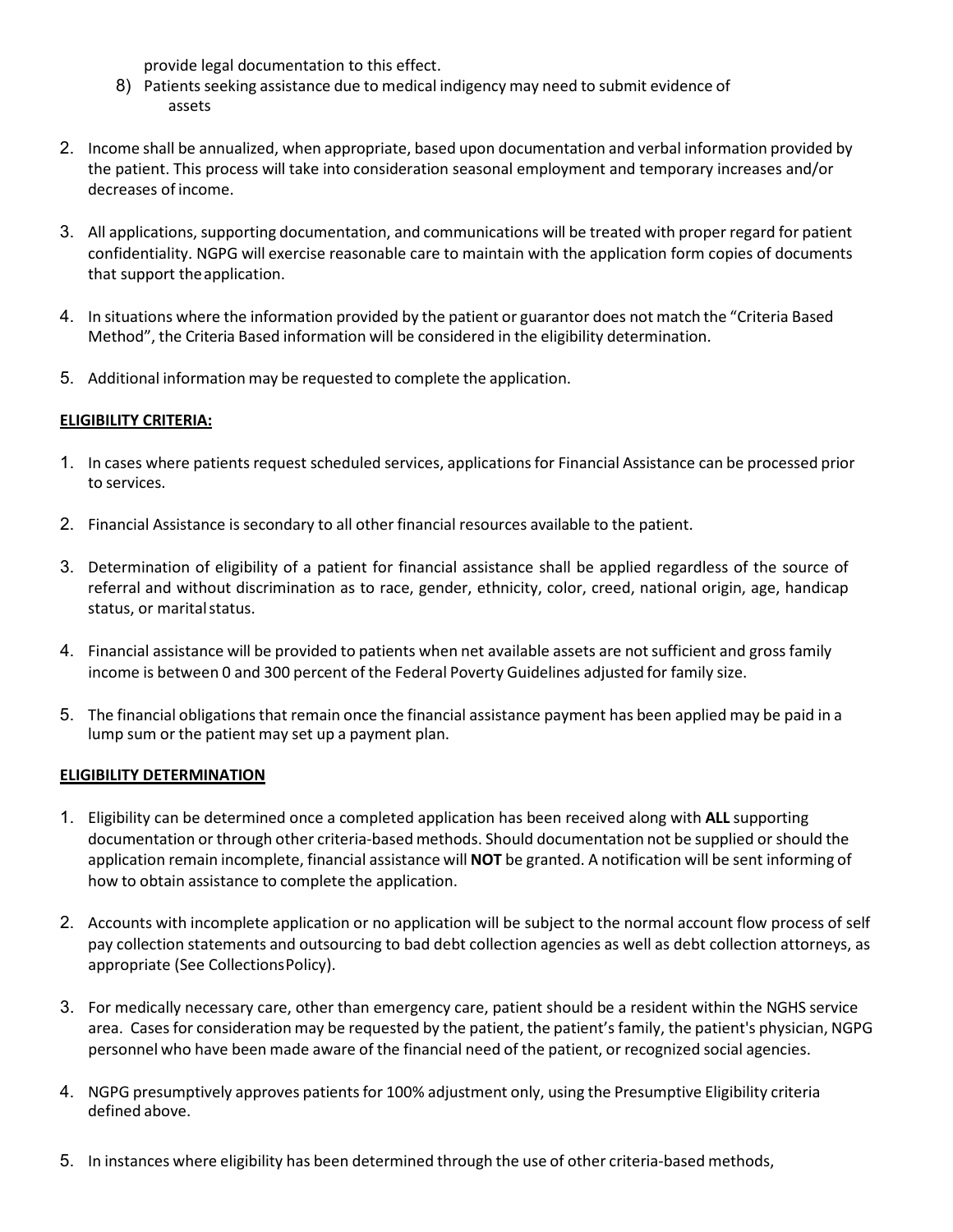documentation of income and expenses may not be required.

- 6. Following the initial request for financial assistance, the group will pursue other sources of funding, including Medicaid and/or state programs. If a patient refuses to pursue any other source of funding, the patient will be ineligible for the Financial Assistance Program. All outstanding accounts will be notated as uncooperative and will be subject to the normal account flow process of self pay collection statements and outsourcing to bad debt collection agencies as well as debt collection attorneys if appropriate (see Collections Policy).
- 7. Forms and instructions will be furnished to the responsible party when financial assistance is requested, when need is indicated, or when financial screening indicates potential needs. Refusal to complete the forms will result in denial of financial assistance and will subject the account to the normal escalation process including self pay collection statements and outsourcing to bad debt collection agencies as well as debt collection attorneys (see Collections Policy).
- 8. The responsible party will be given fifteen (15) business days or a reasonable time as required by the person's medical condition to complete the required forms and furnish proof of income and assets.
- 9. Financial assistance eligibility, while generally determined at the time of application, may occur at any time prior to judgment upon learning of facts that would indicate financial need. If a responsible party pays a portion or all of the charges related to medical care and is subsequently found to have met the financial assistance care criteria at the time of application, the amount that will be eligible will be the balance due on the patient's account at the time ofreapplication.
- 10. Approval for financial assistance is granted for periods of six (6) months. Medicare patients' approval is granted for periods of twelve (12) months. If the patient/responsible party's financial situation changes after financial assistance has been approved and awarded, NGPG reserves the right to terminate future financial assistance at the discretion of the Manager of Patient Receivables in accordance with the Revenue Cycle Vice President. Examples include, but are not limited to, payouts from court settlement, lottery, etc.

# **CALCULATION**

The calculation of the discount for patients qualified for a financial assistance adjustment will be based on our established discount rate of between 5%- 100%

Uninsured patients (i.e. those patients without third party coverage for health care services) qualify for a financial assistance adjustment on a sliding scale as follows:

- Family income of 150% or less than the Federal Poverty Guidelines qualifies for a 100% financial assistance adjustment, which means that their services are free.
- A family income between 151%-185% of the Federal Poverty Guidelines qualifies for an adjustment based on the established discount rate of 72%.
- A family income between 186%-235% of the Federal Poverty Guidelines qualifies for an adjustment based on the established discount rate of 44%.
- A family income between 236%-300% of the Federal Poverty Guidelines qualifies for an adjustment based on the established discount rate of 33.5%.

Example of the calculation: if a patient's gross charges for services are \$100 the charges will be discounted to the established discount rate (\$100\*72%=\$28.00). The patient with an income of 151%-185% of the Federal Poverty Guidelines would be responsible for \$28.00.

• Uninsured patients with family incomes greater than 300% of the Federal Poverty Guidelines may qualify for a 25% prompt pay discount (not financial assistance) when payment for services is provided before or at the time of service.